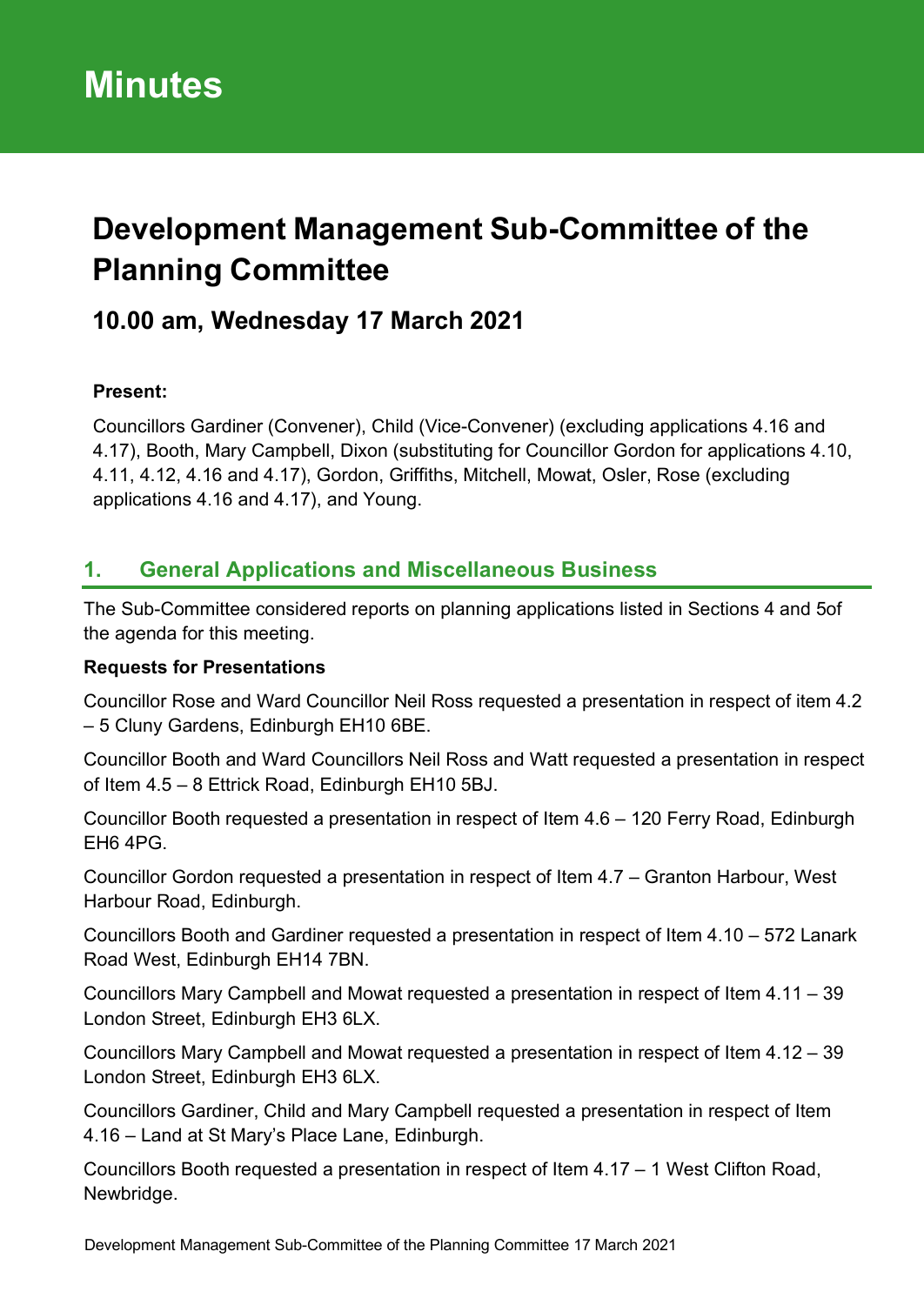## **Decision**

To determine the applications as detailed in the Appendix to this minute.

(Reference – reports by the Chief Planning Officer, submitted.)

## **3. 572 Lanark Road West, Edinburgh, EH14 7BN**

Details were provided of an application for planning permission for the erection of residential development (six dwelling houses) with associated site development works and landscaping (as amended) at 572 Lanark Road West, Edinburgh, EH14 7BN - application no. 20/02562/FUL.

The Chief Planning Officer gave details of the proposals and the planning considerations involved and recommended that the application be granted.

#### **Motion**

To **GRANT** planning permission subject to the conditions, reasons, informatives and a legal agreement as set out in section 3 of the report by the Chief Planning Officer.

moved by Councillor Rose, seconded by Councillor Mowat.

## **Amendment**

To **REFUSE** planning permission as the application was contrary to Local Development Plan Policy Env 10.

moved by Councillor Gardiner, seconded by Councillor Child.

## **Voting**

| For the motion:    | 4 votes |
|--------------------|---------|
| For the amendment: | 7 votes |

(For the motion: Councillors Mitchell, Mowat, Osler and Rose.

For the amendment: Councillors Booth, Mary Campbell, Child, Dixon, Gardiner, Griffiths and Young)

#### **Decision**

To **REFUSE** planning permission as the application was contrary to Local Development Plan Policy Env 10.

(Reference – report by the Chief Planning Officer, submitted.)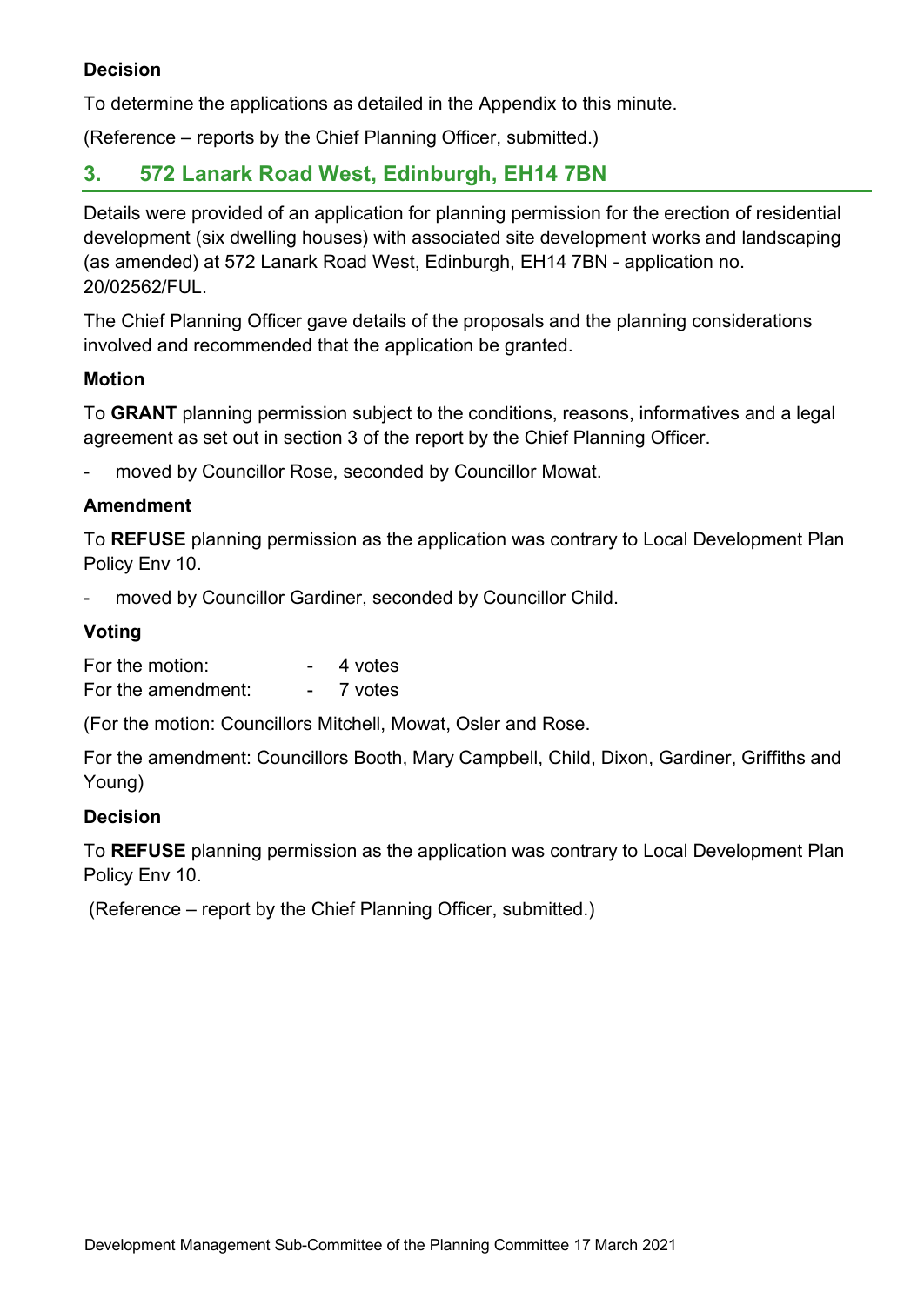# **Appendix**

| Agenda Item No. /<br><b>Address</b>                                                                                | <b>Details of Proposal/Reference No</b>                                                                                                                                                                                                                  | <b>Decision</b>                                                                                                                                                         |  |  |
|--------------------------------------------------------------------------------------------------------------------|----------------------------------------------------------------------------------------------------------------------------------------------------------------------------------------------------------------------------------------------------------|-------------------------------------------------------------------------------------------------------------------------------------------------------------------------|--|--|
| Note: Detailed conditions/reasons for the following decisions are contained in the statutory<br>planning register. |                                                                                                                                                                                                                                                          |                                                                                                                                                                         |  |  |
| 4.1 – Flat 1, 44 Arthur<br><b>Street, Edinburgh</b>                                                                | Convert 2x garages into flat (As<br>amended) - application no<br>20/02750/FUL                                                                                                                                                                            | To GRANT planning permission<br>subject to the informatives as set<br>out in section 3 of the report by<br>the Chief Planning Officer                                   |  |  |
| 4.2 - 5 Cluny Gardens,<br>Edinburgh, EH10 6BE                                                                      | Plot subdivision and the creation of<br>a new dwelling by conversion of<br>existing domestic garage and studio<br>outbuilding with associated new<br>works including reconstruction work,<br>alterations and extensions -<br>application no 20/05170/FUL | To GRANT planning permission<br>subject to the conditions, reasons<br>and informatives as set out in<br>section 3 of the report by the<br><b>Chief Planning Officer</b> |  |  |
| 4.3 46 Craigleith<br>Road, Edinburgh<br>(Land 7 Metres West<br><u>Of)</u>                                          | Erect new House - application no<br>20/05306/FUL                                                                                                                                                                                                         | To GRANT planning permission<br>subject to the conditions, reasons<br>and informatives as set out in<br>section 3 of the report by the<br><b>Chief Planning Officer</b> |  |  |
| 4.4 - Drylaw House,<br><b>32 Groathill Road</b><br>North, Edinburgh                                                | Change of use from Class 9<br>(domestic) to Class 7 (hotel) -<br>application no 20/04410/FUL                                                                                                                                                             | To GRANT planning permission<br>subject to the conditions, reasons<br>and informatives as set out in<br>section 3 of the report by the<br><b>Chief Planning Officer</b> |  |  |
| 4.5 - <u>8 Ettrick Road,</u><br>Edinburgh, EH10 5BJ                                                                | Proposed extension, alterations to<br>side and rear (as amended) -<br>application no 20/05203/FUL                                                                                                                                                        | To GRANT planning permission<br>subject to the conditions, reasons<br>and informatives as set out in<br>section 3 of the report by the<br><b>Chief Planning Officer</b> |  |  |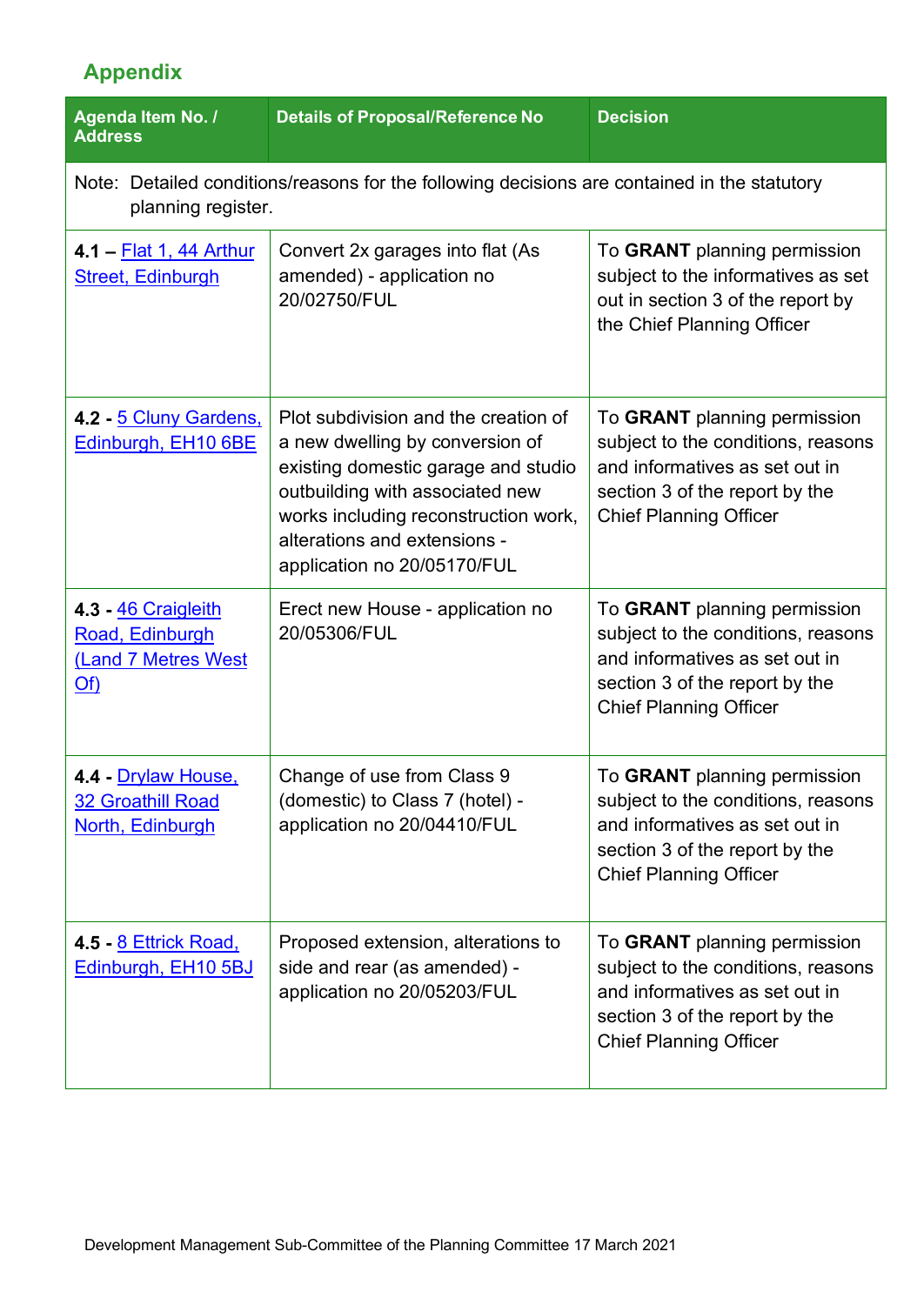| Agenda Item No. /<br><b>Address</b>                                     | <b>Details of Proposal/Reference No</b>                                                                                                                                 | <b>Decision</b>                                                                                                                                                                               |
|-------------------------------------------------------------------------|-------------------------------------------------------------------------------------------------------------------------------------------------------------------------|-----------------------------------------------------------------------------------------------------------------------------------------------------------------------------------------------|
| 4.6 - 120 Ferry Road,<br>Edinburgh, EH6 4PG                             | Demolish existing garage and<br>create Class 1 convenience store<br>with 2 x residential units above -<br>application no 20/01949/FUL                                   | To <b>CONTINUE</b> the application for<br>further details of cycle parking,<br>transport contributions and<br>revised drawings                                                                |
| 4.7 - Granton Harbour,<br><b>West Harbour Road,</b><br><b>Edinburgh</b> | Formation of access roads, cycle<br>ways and public realm areas around<br>Granton Harbour Plot 35 (as<br>amended) - application no<br>20/05731/FUL                      | To GRANT planning permission<br>subject to the conditions,<br>reasons, informatives and a legal<br>agreement as set out in section 3<br>of the report by the Chief<br><b>Planning Officer</b> |
| 4.8 - 45 Grove Street,<br>Edinburgh, EH3 8AF                            | Change of use from office/retail<br>(class 2) to short stay serviced<br>accommodation (as amended) -<br>application no 20/01505/FUL                                     | To GRANT planning permission<br>subject to the informatives as set<br>out in section 3 of the report by<br>the Chief Planning Officer                                                         |
| 4.9 - 494 Lanark<br>Road, Edinburgh,<br><b>EH14 5DH</b>                 | Change of Use from dwelling to bed<br>and breakfast (in retrospect) -<br>application no 20/00598/FUL                                                                    | To GRANT planning permission<br>subject to the informatives as set<br>out in section 3 of the report by<br>the Chief Planning Officer                                                         |
| 4.10 - 572 Lanark<br><b>Road West,</b><br>Edinburgh, EH14 7BN           | Erection of residential development<br>(six dwelling houses) with<br>associated site development works<br>and landscaping (as amended) -<br>application no 20/00302/PPP | To REFUSE planning permission<br>in principle as it is contrary to<br>LDP Policy ENV 10.<br>(on a division).                                                                                  |
| 4.11 39 London<br>Street, Edinburgh,<br><b>EH3 6LX</b>                  | Change of use from funeral parlour<br>to holiday lets (ground floor) -<br>application no 20/05421/FUL                                                                   | To <b>CONTINUE</b> the application to<br>clarify the access rights of<br>residents to the garden.                                                                                             |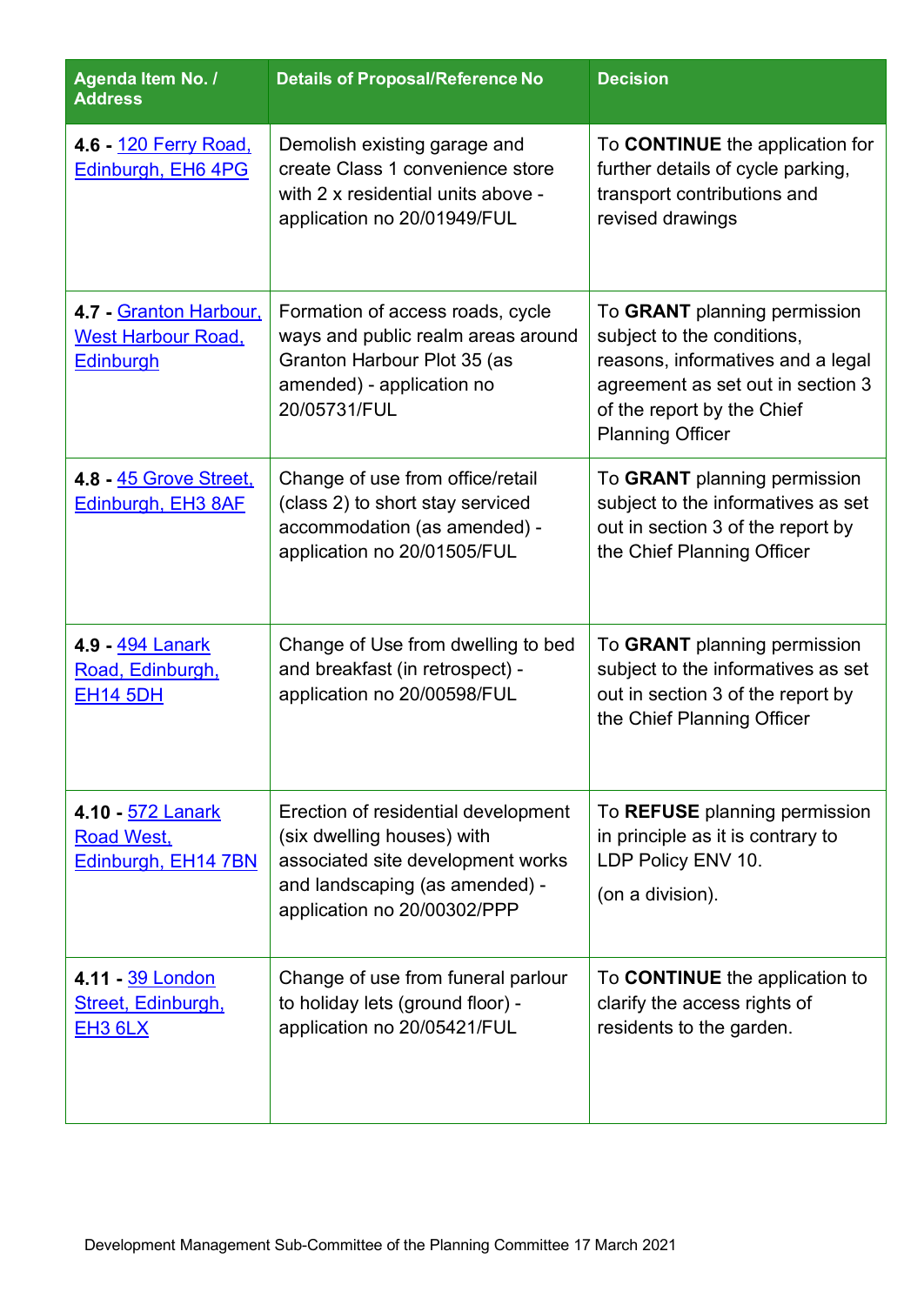| Agenda Item No. /<br><b>Address</b>                                                             | <b>Details of Proposal/Reference No</b>                                                                                                                                                                                                                                                             | <b>Decision</b>                                                                                                                                                                               |
|-------------------------------------------------------------------------------------------------|-----------------------------------------------------------------------------------------------------------------------------------------------------------------------------------------------------------------------------------------------------------------------------------------------------|-----------------------------------------------------------------------------------------------------------------------------------------------------------------------------------------------|
| 4.12 - 39 London<br>Street, Edinburgh,<br><b>EH3 6LX</b>                                        | Change of use from derelict<br>property to holiday lets (basement<br>and sub-basement) - application no<br>20/05425/FUL                                                                                                                                                                             | To <b>CONTINUE</b> the application to<br>clarify the access rights of<br>residents to the garden.                                                                                             |
| 4.13 - Melville Statue,<br><b>St Andrew Square,</b><br>Edinburgh                                | A new A3 brass plaque on the<br>Melville Monument - application no<br>20/03382/LBC                                                                                                                                                                                                                  | To GRANT listed building<br>consent subject to the conditions,<br>reasons and informatives as set<br>out in section 3 of the report by<br>the Chief Planning Officer                          |
| 4.14 - 45 Old Dalkeith<br>Road, Edinburgh (at<br><b>Land 447 Metres</b><br><b>Northeast Of)</b> | Proposed residential development<br>Section 42 Application to vary<br>condition 8 (noise reduction<br>measures) and delete conditions 6<br>(surface water drainage scheme)<br>and 10 (landowner agreements) of<br>planning permission in principle<br>14/01057/PPP - application no<br>21/00284/FUL | To GRANT planning permission<br>subject to the conditions,<br>reasons, informatives and a legal<br>agreement as set out in section 3<br>of the report by the Chief<br><b>Planning Officer</b> |
| 4.15 - Police Box,<br><b>Heriot Row, Edinburgh</b>                                              | Change of use of police callbox to a<br>coffee and food sale point -<br>application no 20/02262/FUL                                                                                                                                                                                                 | To GRANT planning permission<br>subject to the informatives as set<br>out in section 3 of the report by<br>the Chief Planning Officer                                                         |
| 4.16 - <u>St Mary's Place</u><br>Lane, Edinburgh<br>(Land at)                                   | Construction of new single dwelling<br>- application no 19/06114/FUL                                                                                                                                                                                                                                | To GRANT planning permission<br>subject to the conditions, reasons<br>and informatives as set out in<br>section 3 of the report by the<br><b>Chief Planning Officer</b>                       |